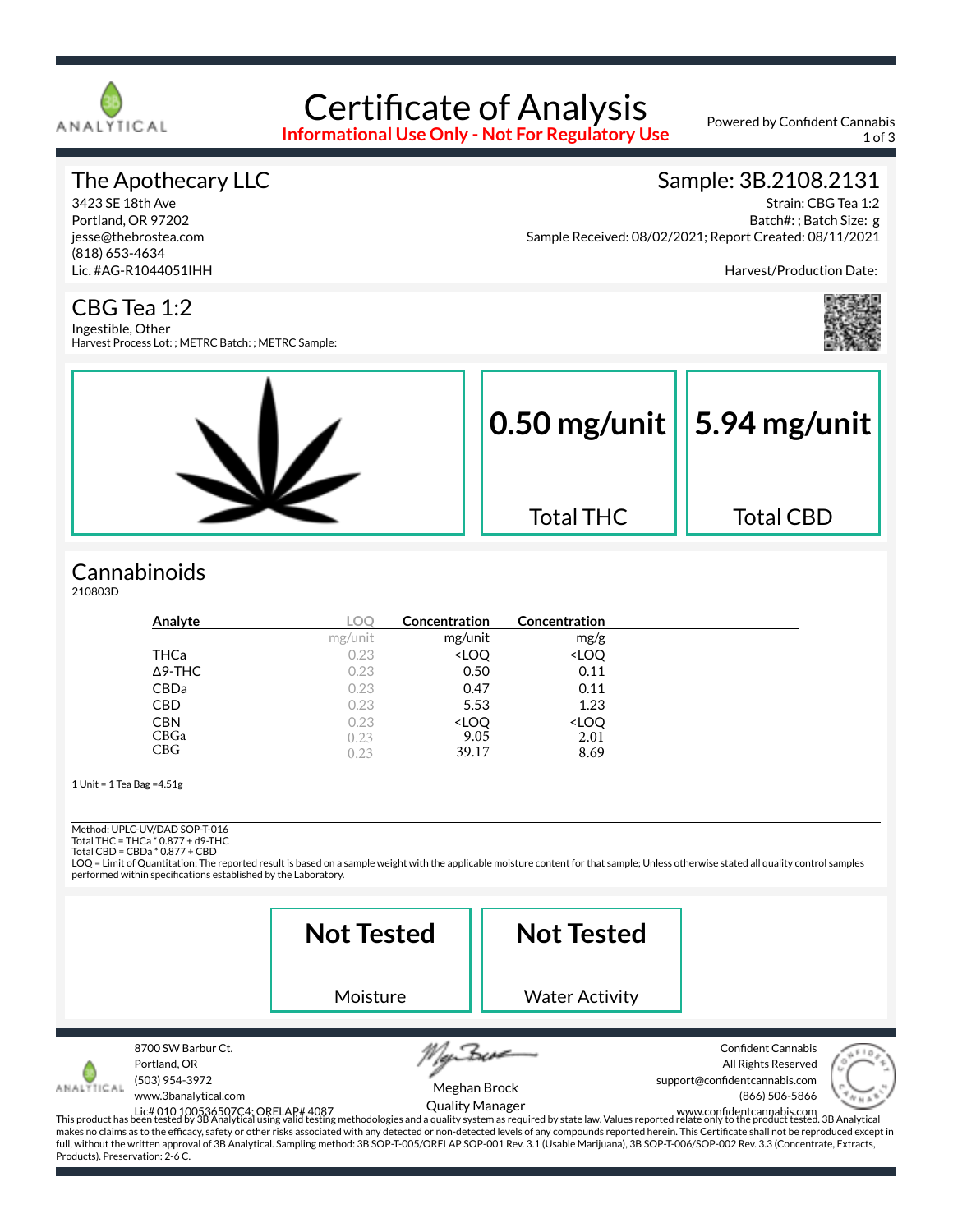

## Certificate of Analysis

**Informational Use Only - Not For Regulatory Use**

Powered by Confident Cannabis 2 of 3

#### The Apothecary LLC

3423 SE 18th Ave Portland, OR 97202 jesse@thebrostea.com (818) 653-4634 Lic. #AG-R1044051IHH

#### Sample: 3B.2108.2131 Strain: CBG Tea 1:2

Batch#: ; Batch Size: g Sample Received: 08/02/2021; Report Created: 08/11/2021

Harvest/Production Date:

#### CBG Tea 1:2

Ingestible, Other Harvest Process Lot: ; METRC Batch: ; METRC Sample:

### Quality Control Data

| <b>Analytical Batch ID</b> | <b>OC Sample ID</b> | Assay Name   | <b>QC Category Name</b> |
|----------------------------|---------------------|--------------|-------------------------|
| 210803D                    | 210803D-MB          | Cannabinoids | <b>Blank</b>            |
| <b>QC Notes</b>            |                     |              |                         |
| None                       |                     |              |                         |

| Analyte    | Amount recovered                 | <b>PASS/FAIL</b> |
|------------|----------------------------------|------------------|
| CBDa       | < LOO                            | PASS             |
| CBD        | <b>LOQ</b>                       | PASS             |
| THCa       | < LOQ                            | PASS             |
| <b>CBN</b> | < LOQ                            | PASS             |
| <b>THC</b> | <loo< td=""><td>PASS</td></loo<> | PASS             |



Confident Cannabis All Rights Reserved support@confidentcannabis.com (866) 506-5866



www.3banalytical.com

Lic# 010 100536507C4; ORELAP# 4087<br>This product has been tested by 3B Analytical using valid testing methodologies and a quality system as required by state law. Values reported relate only to the product tested. 3B Analyt makes no claims as to the efficacy, safety or other risks associated with any detected or non-detected levels of any compounds reported herein. This Certificate shall not be reproduced except in full, without the written approval of 3B Analytical. Sampling method: 3B SOP-T-005/ORELAP SOP-001 Rev. 3.1 (Usable Marijuana), 3B SOP-T-006/SOP-002 Rev. 3.3 (Concentrate, Extracts, Products). Preservation: 2-6 C.